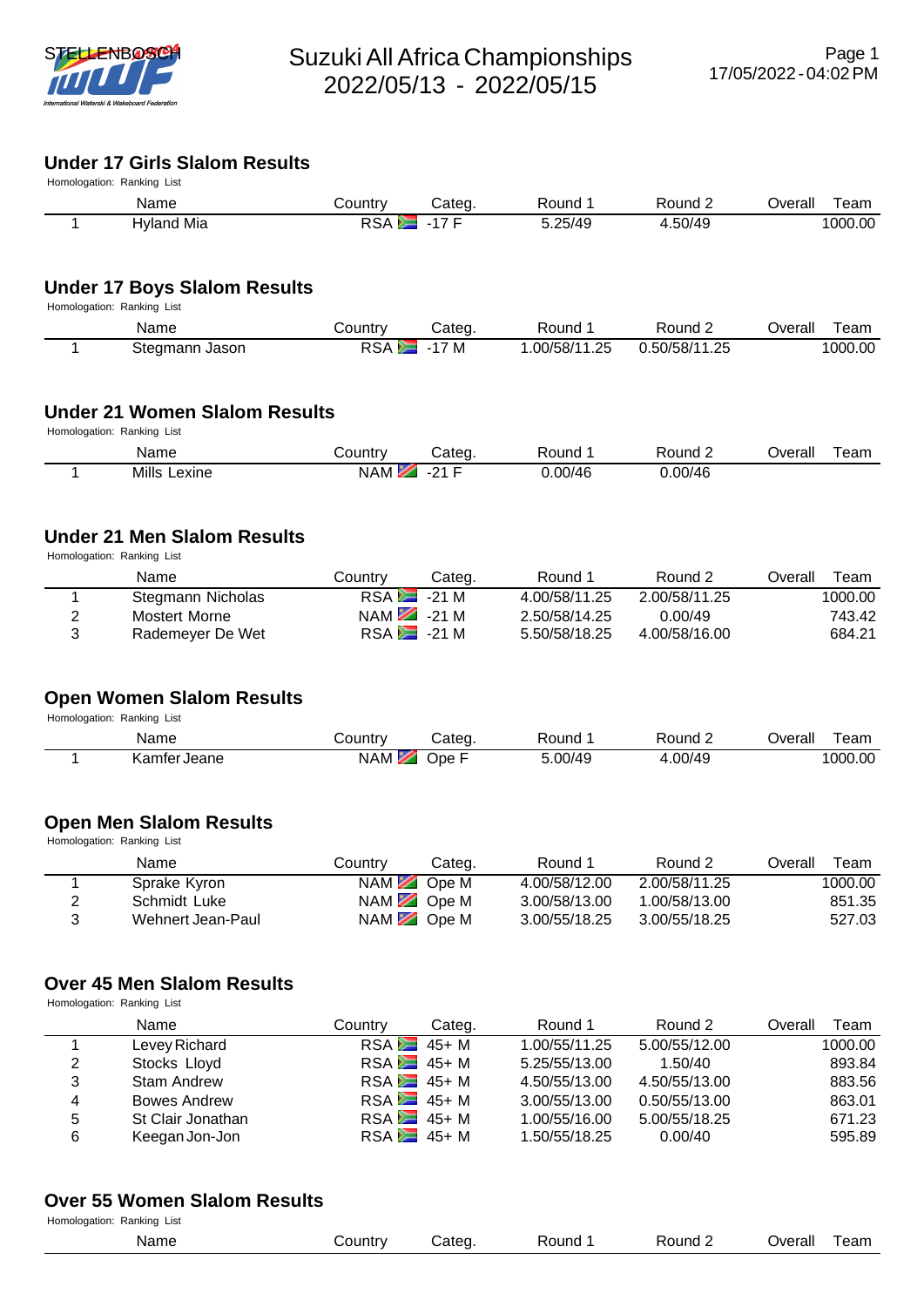

# STELLENBOSCH Suzuki All Africa Championships 2022/05/13 - 2022/05/15

| Name         | ountryٽ   | Cated | Round         | Round 2 | l eam<br>⊃verall |
|--------------|-----------|-------|---------------|---------|------------------|
| Swain Angela | RSA<br>P. | $55+$ | 3.00/52/16.00 | 5.25/40 | 1000.00          |

## **Over 55 Men Slalom Results**

Homologation: Ranking List

| Name                 | Countrv      | Cateɑ.                             | Round         | Round 2       | ⊃verall | Team    |
|----------------------|--------------|------------------------------------|---------------|---------------|---------|---------|
| Van Der Hofstadt Luc | <b>BELIL</b> | 55+ M                              | .00/40        | 5.00/55/18.25 |         | 1000.00 |
| Mostert Andre        |              | NAM $\overline{\phantom{1}}$ 55+ M | 4.00/55/18.25 | 4.50/55/18.25 |         | 989.36  |

### **Over 65 Women Slalom Results**

Homologation: Ranking List

| Name        | ountr∨ٽ    | Categ.              | Round         | Round $\angle$ | ⊃verall | ' eam   |
|-------------|------------|---------------------|---------------|----------------|---------|---------|
| Johnson Jan | <b>RSA</b> | 65+<br><b>COLOR</b> | 3.50/49/13.00 | 2.00/49/12.00  |         | 1000.00 |

#### **Over 65 Men Slalom Results** Homologation: Ranking List

| . | Name                    | Country    | Cateɑ. | Round   | Round 2 | Jverall<br>I eam |
|---|-------------------------|------------|--------|---------|---------|------------------|
|   | <b>Katzwinkel Ralph</b> | <b>RSA</b> | 65+ M  | 3.00/49 | 3.00/52 | 1000.00          |

# **Under 21 Women Tricks Results**

|                      | <b>UNUSI EI WUNUSI NUGA RESURS</b> |                 |        |         |         |         |      |  |  |  |  |  |
|----------------------|------------------------------------|-----------------|--------|---------|---------|---------|------|--|--|--|--|--|
| Homologation: Normal |                                    |                 |        |         |         |         |      |  |  |  |  |  |
|                      | Name                               | Country         | Categ. | Round 1 | Round 2 | Overall | Team |  |  |  |  |  |
|                      | Mills Lexine                       | NAM $\ge$ -21 F |        |         |         |         |      |  |  |  |  |  |
|                      |                                    |                 |        |         |         |         |      |  |  |  |  |  |

## **Under 21 Men Tricks Results**

Homologation: Normal

| Name             | ountry | atea:         | ound:<br>. | . סunמ' | <b>Verall</b><br>ˈeam<br>___ |
|------------------|--------|---------------|------------|---------|------------------------------|
| Morne<br>Mostert | NAM.   | ົ<br>M<br>- - | റാറ<br>U3U |         | 000.00                       |

# **Open Women Tricks Results**

| Homologation: Normal |              |           |        |       |         |         |         |  |  |  |
|----------------------|--------------|-----------|--------|-------|---------|---------|---------|--|--|--|
|                      | Name         | Country   | Cateɑ. | Round | Round 2 | Overall | Team    |  |  |  |
|                      | Kamfer Jeane | NAM Ope F |        | 80    |         |         | 1000.00 |  |  |  |

### **Open Men Tricks Results**

Homologation: Normal

|   | Name              | Countrv     | Categ. | Round 1 | Round 2 | Overall | Team    |
|---|-------------------|-------------|--------|---------|---------|---------|---------|
|   | Schmidt Luke      | $NAM$ Ope M |        | 1240    |         |         | 1000.00 |
| 2 | Sprake Kyron      | $NAM$ Ope M |        | 640     |         |         | 516.13  |
| 3 | Wehnert Jean-Paul | $NAM$ Ope M |        | 480     |         |         | 387.10  |

# **Over 55 Women Tricks Results**

Homologation: Normal

| Name         | <b>⊜ountr</b> ∨ | .<br>ateq | Round         | Round | ⊃verall | eam     |
|--------------|-----------------|-----------|---------------|-------|---------|---------|
| Swain Angela | .<br>KSA.       | --<br>55+ | 0470<br>217 U |       |         | 1000.00 |